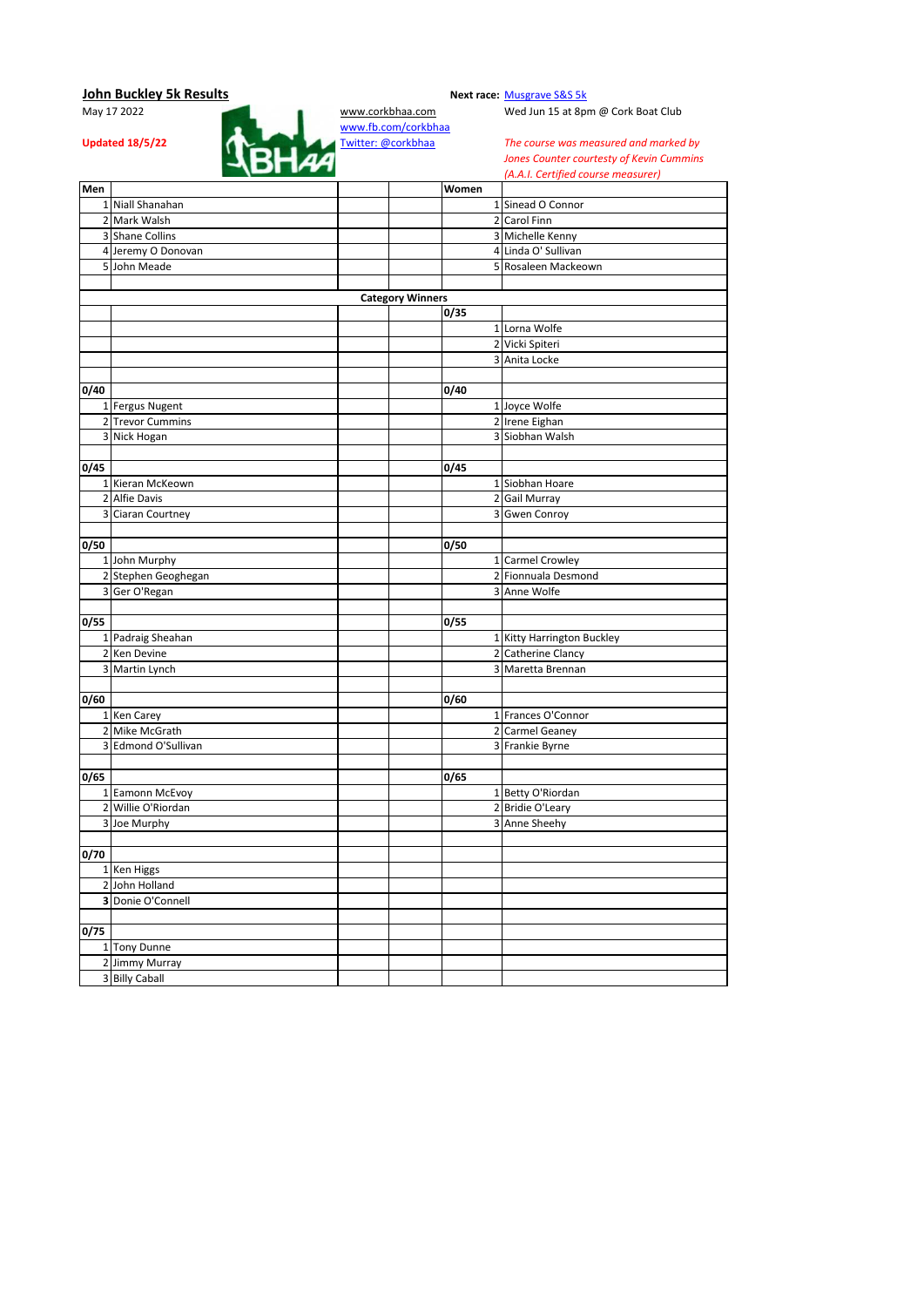

Wed Jun 15 at 8pm @ Cork Boat Club

|                         |                     |        | <b>Team Results</b> |             |                             |        |
|-------------------------|---------------------|--------|---------------------|-------------|-----------------------------|--------|
| Men                     |                     | Points |                     | Women       |                             | Points |
| A                       |                     |        |                     | A           |                             |        |
|                         | 1 Dept of Ed        | 10     |                     |             | 1 Dept of Ed                | 67     |
|                         | $2$ UCC             | 80     |                     |             | 2 Joyce Wolfe Physiotherapy | 148    |
|                         | 3 Navy              | 158    |                     |             | 3 HSE                       | 171    |
|                         |                     |        |                     |             |                             |        |
|                         |                     |        |                     |             |                             |        |
|                         |                     |        |                     |             |                             |        |
|                         |                     |        |                     |             |                             |        |
|                         |                     |        |                     |             |                             |        |
|                         |                     |        |                     |             |                             |        |
|                         |                     |        |                     |             |                             |        |
|                         |                     |        |                     |             |                             |        |
| B                       |                     |        |                     | B           |                             |        |
|                         | 1 Eli Lilly         | 165    |                     |             | 1 Musgrave                  | 357    |
|                         | 2 MTU               | 170    |                     |             | $2$ UCC                     | 467    |
|                         | 3 Army              | 307    |                     |             | $3$ HSE                     | 521    |
|                         |                     |        |                     |             |                             |        |
|                         |                     |        |                     |             |                             |        |
|                         |                     |        |                     |             |                             |        |
|                         |                     |        |                     |             |                             |        |
|                         |                     |        |                     |             |                             |        |
|                         |                     |        |                     |             |                             |        |
| $\overline{\mathsf{c}}$ |                     |        |                     | $\mathsf C$ |                             |        |
|                         | 1 Apple             | 306    |                     |             | 1 Midleton Town Council     | 582    |
|                         | 2 Musgrave          | 321    |                     |             | 2 MTU                       | 688    |
|                         | 3 Dell Technologies | 384    |                     |             | 3 Complete Financial        | 703    |
|                         |                     |        |                     |             |                             |        |
|                         |                     |        |                     |             |                             |        |
|                         |                     |        |                     |             |                             |        |
|                         |                     |        |                     |             |                             |        |
|                         |                     |        |                     |             |                             |        |
|                         |                     |        |                     |             |                             |        |
|                         |                     |        |                     |             |                             |        |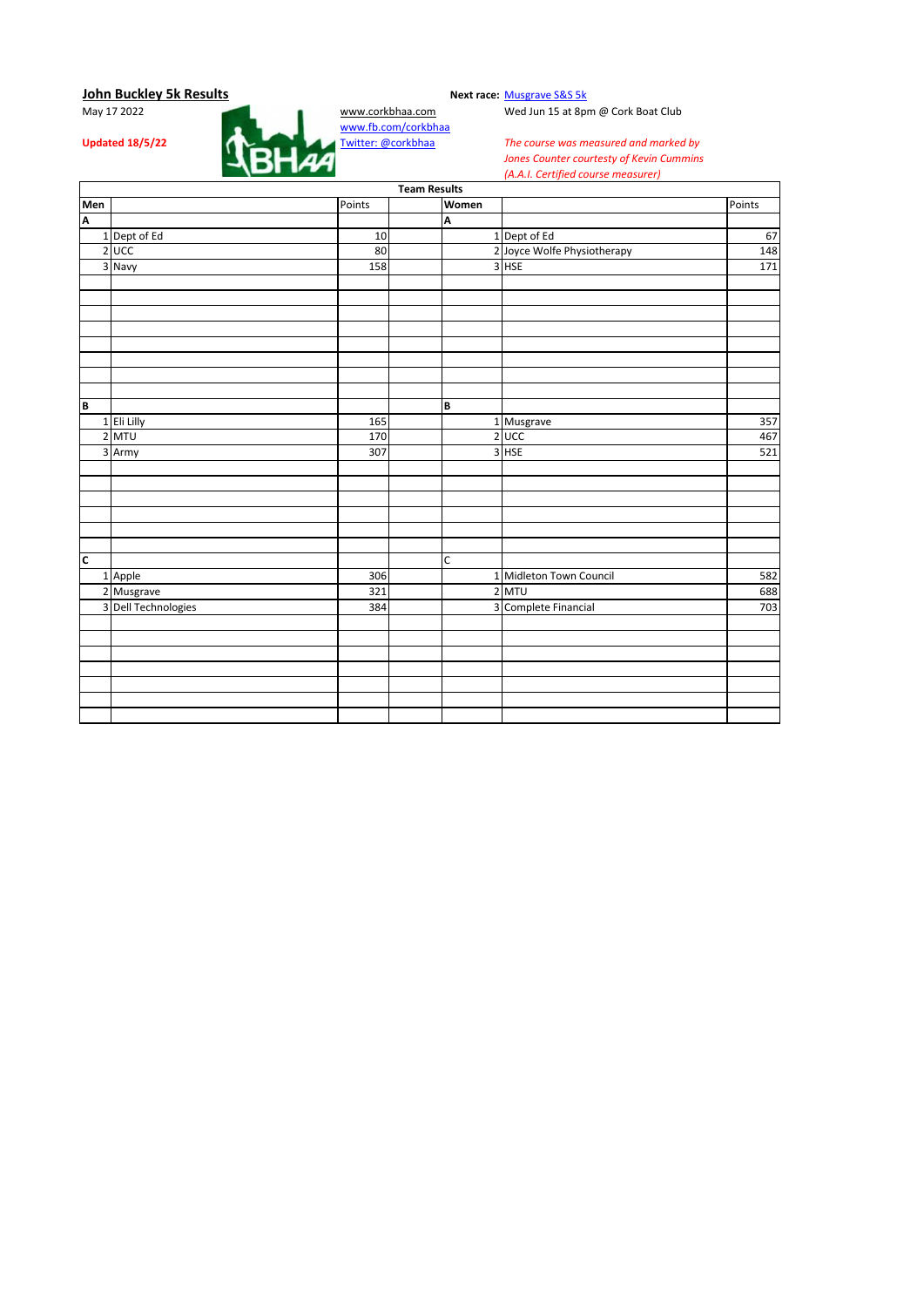

Wed Jun 15 at 8pm @ Cork Boat Club

|     |                       |       |                |                    | (A.A.I. Certified course incusurer)  |             |
|-----|-----------------------|-------|----------------|--------------------|--------------------------------------|-------------|
| Pos | <b>Name</b>           | Cat   | Prize          | Time               | Company                              | <b>Team</b> |
|     | 1 Niall Shanahan      | 0/40A | M1             |                    | 00:14:42 Dept of Ed                  | $M-A-1$     |
|     | 2 Mark Walsh          |       | M <sub>2</sub> |                    | 00:15:16 Dept of Ed                  | $M-A-1$     |
|     | 3 Shane Collins       |       | M3             | 00:15:22 Apple     |                                      | $M-C-1$     |
|     | 4 James Hayes         |       |                |                    | 00:15:32 Temp Reg                    |             |
|     | 5 John Fitzgibbon     |       |                |                    | 00:15:38 Temp Reg                    |             |
|     |                       |       |                |                    |                                      |             |
|     | 6 Jeremy O Donovan    | 0/45B | M4             | 00:15:42 Eli Lilly |                                      | $M-B-1$     |
|     | 7 John Meade          | 0/40A | M <sub>5</sub> |                    | 00:15:47 Dept of Ed                  | $M-A-1$     |
|     | 8 Declan Guina        |       |                |                    | 00:15:50 Temp Reg                    |             |
|     | 9 Nathan O'Leary      |       |                | 00:15:56 Army      |                                      | $M-B-3$     |
|     | 10 Fergus Nugent      | 0/40A | 0/40A1         |                    | 00:15:56 Mater Private Cork          |             |
|     | 11 Darragh O'Leary    |       |                |                    | 00:15:58 Temp Reg                    |             |
|     | 12 Eoin Downing       |       |                |                    | 00:16:10 Train with Trevor           |             |
|     |                       |       |                |                    |                                      |             |
|     | 13 Tony Harty         |       |                |                    | 00:16:10 Temp Reg                    |             |
|     | 14 Kieran McKeown     | 0/45B | 0/45B1         |                    | 00:16:12 Cranky Coach                |             |
|     | 15 Donal O'Callaghan  |       |                |                    | 00:16:13 Temp Reg                    |             |
|     | 16 Trevor Cummins     | 0/40A | 0/40A2         |                    | 00:16:14 Train with Trevor           |             |
|     | 17 Sinead O Connor    | 0/35H | F <sub>1</sub> |                    | 00:16:18 Dept of Ed                  | $F-A-1$     |
|     | 18 Tadhg O Sullivan   |       |                |                    | 00:16:19 Temp Reg                    |             |
|     | 19 Fearghal Desmond   |       |                |                    | 00:16:23 CDS Law and Tax             |             |
|     |                       |       |                |                    |                                      |             |
|     | 20 Darren McCann      |       |                | 00:16:26 Navy      |                                      | M-A-3       |
|     | 21 Niall O'Callaghan  |       |                |                    | 00:16:28 Temp Reg                    |             |
|     | 22 Ken Ince           |       |                |                    | 00:16:30 Temp Reg                    |             |
|     | 23 Nick Hogan         | 0/40A | 0/40A3         | 00:16:31 UCC       |                                      | M-A-2       |
|     | 24 Shane Cooney       |       |                |                    | 00:16:39 Temp Reg                    |             |
|     | 25 Padraig Sheehan    |       |                |                    | 00:16:41 Temp Reg                    |             |
|     | 26 Conrad Watt        |       |                |                    | 00:16:47 Temp Reg                    |             |
|     |                       |       |                |                    |                                      |             |
|     | 27 Alfie Davis        | 0/45B | 0/45B2         | 00:16:48 UCC       |                                      | $M-A-2$     |
|     | 28 John Goggin        | 0/40A |                |                    | 00:16:49 PM Group                    |             |
|     | 29 Tom Mckenzie       |       |                |                    | 00:16:51 Temp Reg                    |             |
|     | 30 Tadhg Crowley      |       |                | 00:16:52 UCC       |                                      | $M-A-2$     |
|     | 31 Tim Crowley        |       |                |                    | 00:16:53 Dept of Ed                  |             |
|     | 32 Steven Darby       |       |                | 00:16:55 MTU       |                                      | $M-B-2$     |
|     | 33 David Buckley      | 0/40A |                | 00:16:56 Stryker   |                                      |             |
|     |                       |       |                |                    |                                      |             |
|     | 34 Colum Mccarthy     |       |                |                    | 00:16:59 Temp Reg                    |             |
|     | 35 Donal Giltinan     |       |                |                    | 00:17:08 Mater Private Cork          |             |
|     | 36 Gary Egan          |       |                |                    | 00:17:12 Temp Reg                    |             |
|     | 37 Darren Ahern       | 0/40A |                | 00:17:21 Stryker   |                                      |             |
|     | 38 Tomás Kiely        |       |                |                    | 00:17:23 Temp Reg                    |             |
|     | 39 John Murphy        | 0/50C | 0/50C1         |                    | 00:17:25 McCarthy Insurance Group    |             |
|     | 40 John Cronin        |       |                | 00:17:27 MTU       |                                      | $M-B-2$     |
|     |                       |       |                |                    |                                      |             |
|     | 41 Sean Twohig        |       |                |                    | 00:17:28 Cork County Council         |             |
|     | 42 Alan Haynes        |       |                |                    | 00:17:28 Temp Reg                    |             |
|     | 43 Jk Harty           | 0/40A |                |                    | 00:17:30 Harty Practice              |             |
|     | 44 Éamonn Ó Caoimh    |       |                |                    | 00:17:31 Temp Reg                    |             |
|     | 45 Carol Finn         |       | F <sub>2</sub> |                    | 00:17:38 Carol Finn Physical Therapy |             |
|     | 46 Iain Buckley       |       |                |                    | 00:17:38 Temp Reg                    |             |
|     | 47 Stephen O'Brien    |       |                |                    | 00:17:40 Temp Reg                    |             |
|     | 48 Trevor Geary       |       |                |                    |                                      |             |
|     |                       | 0/40A |                |                    | 00:17:41 Dell Technologies           |             |
|     | 49 Aidan Crowley      |       |                |                    | 00:17:45 Bus Eireann                 |             |
|     | 50 Michelle Kenny     | 0/401 | F <sub>3</sub> |                    | 00:17:48 Dept of Ed                  | $F-A-1$     |
|     | 51 Padraig Sheahan    | 0/55D | 0/55D1         |                    | 00:17:50 DCP Plastics Ltd            |             |
|     | 52 Hannah Steeds      |       |                |                    | 00:17:50 Temp Reg                    |             |
|     | 53 Cosmas De Búra     |       |                |                    | 00:17:51 Temp Reg                    |             |
|     | 54 David Kearney      |       |                |                    | 00:17:51 Temp Reg                    |             |
|     | 55 Fergal Sargent     |       |                |                    | 00:17:51 Cork Airport                |             |
|     |                       | 0/40A |                |                    |                                      |             |
|     | 56 Linda O' Sullivan  | 0/50K | F4             | 00:17:52 HSE       |                                      | $F-A-3$     |
|     | 57 Colm O Connor      | 0/40A |                |                    | 00:17:52 OpenText                    |             |
|     | 58 Andrew Doody       |       |                | 00:17:55 Navy      |                                      | M-A-3       |
|     | 59 Karl Preston       |       |                |                    | 00:17:56 Temp Reg                    |             |
|     | 60 Rosaleen Mackeown  | 0/45J | F <sub>5</sub> |                    | 00:17:56 Run with Ros                |             |
|     | 61 Jonathan Kenneally |       |                |                    | 00:17:58 Solarwinds                  |             |
|     |                       |       |                |                    |                                      |             |
|     | 62 Jp Treacy          |       |                |                    | 00:18:01 Cork City Council           |             |
|     | 63 Anthony O'Brien    |       |                |                    | 00:18:03 Temp Reg                    |             |
|     | 64 Lorna Wolfe        | 0/35H | 0/35H1         |                    | 00:18:09 Joyce Wolfe Physiotherapy   | $F-A-2$     |
|     | 65 Enda Gavin         |       |                |                    | 00:18:11 Temp Reg                    |             |
|     | 66 Fionn Kimber Oshea |       |                |                    | 00:18:13 Temp Reg                    |             |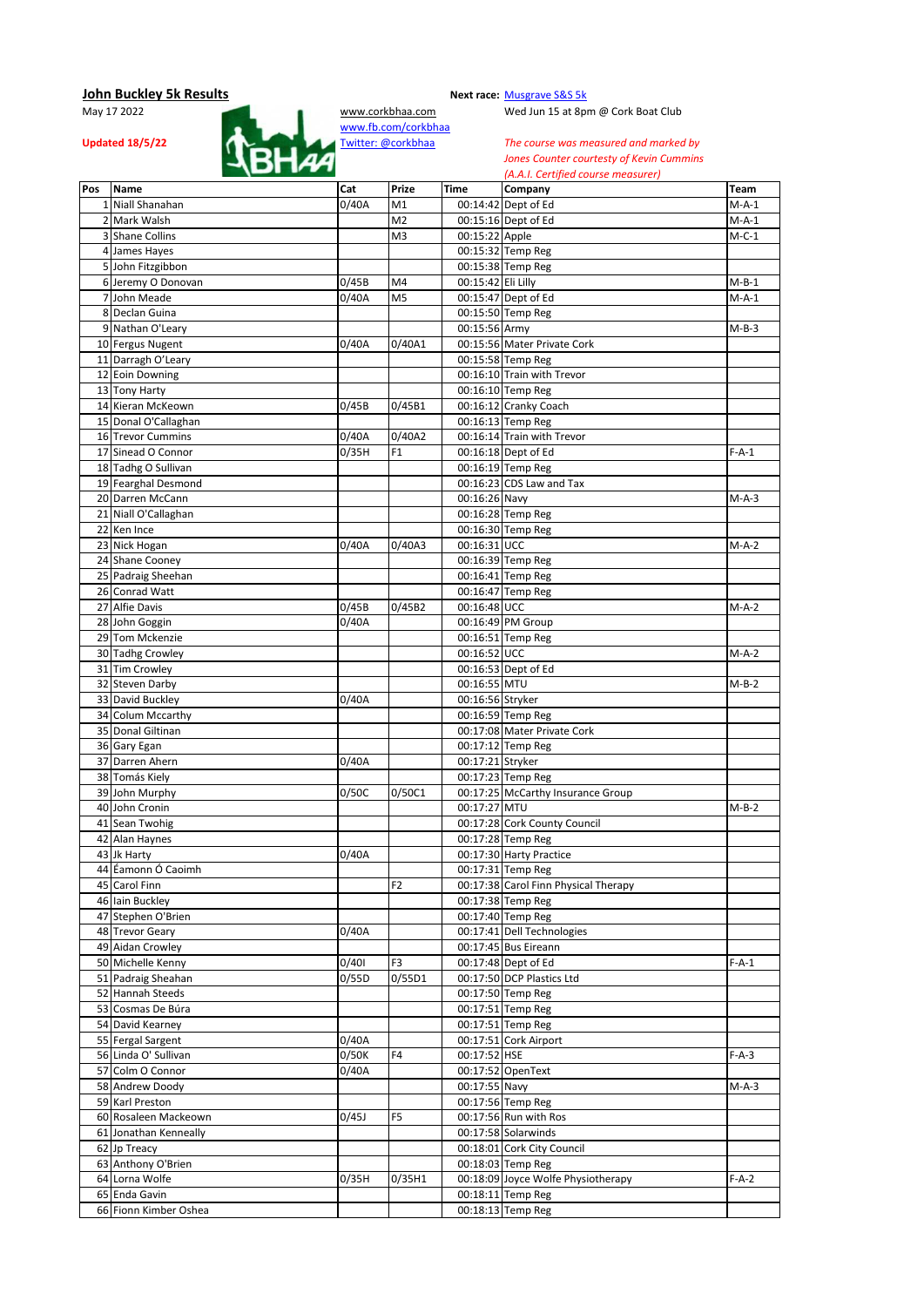

Wed Jun 15 at 8pm @ Cork Boat Club

**Updated 18/5/22 Twitter:** @corkbhaa *The course was measured and marked by Jones Counter courtesty of Kevin Cummins Jones Counter courtesty of Kevin Cummins (A.A.I. Certified course measurer)*

| 67 Siobhan Hoare       | 0/45J | 0/45J1 |                            | 00:18:14 Bon Secours               |         |
|------------------------|-------|--------|----------------------------|------------------------------------|---------|
| 68 Ciaran Courtney     | 0/45B | 0/45B3 | 00:18:15 Eli Lilly         |                                    | $M-B-1$ |
| 69 Kevin O'Sullivan    |       |        |                            | 00:18:17 Temp Reg                  |         |
| 70 Stephen Geoghegan   | 0/50C | 0/50C2 |                            | 00:18:18 Dell Technologies         |         |
|                        |       |        |                            | 00:18:19 Cork Builders Providers   |         |
| 71 Paul O'Donoghue     |       |        | 00:18:20 Army              |                                    |         |
| 72 Michael Colohan     | 0/40A |        |                            |                                    | $M-B-3$ |
| 73 Ken Devine          | 0/55D | 0/55D2 | 00:18:22 UCC               |                                    |         |
| 74 Greg Kenny          |       |        |                            | 00:18:22 Temp Reg                  |         |
| 75 Barry Murphy        |       |        |                            | 00:18:24 Temp Reg                  |         |
| 76 Richard Bourke      | 0/40A |        |                            | 00:18:27 Musgrave                  | $M-C-2$ |
| 77 Ger O'Regan         | 0/50C | 0/50C3 |                            | 00:18:31 Midleton Town Council     |         |
| 78 Kevin Curran        |       |        |                            | 00:18:31 Dell Technologies         |         |
| 79 Nadine Forde        |       |        |                            | 00:18:32 Temp Reg                  |         |
| 80 Patrick Reidy       |       |        | $\overline{00:}18:33$ Navy |                                    | $M-A-3$ |
| 81 Denis Sheehan       |       |        |                            | 00:18:33 Temp Reg                  |         |
| 82 Aobhin Flatley      |       |        |                            | 00:18:38 Temp Reg                  |         |
| 83 Adrian O'Driscoll   |       |        |                            | 00:18:38 Musgrave                  | $M-C-2$ |
| 84 Joyce Wolfe         | 0/401 | 0/4011 |                            | 00:18:38 Joyce Wolfe Physiotherapy | $F-A-2$ |
| 85 Michael Mulcahy     | 0/45B |        |                            | 00:18:40 Dell Technologies         | $M-C-3$ |
| 86 Dave O Riordan      |       |        |                            | 00:18:43 Temp Reg                  |         |
|                        |       |        |                            |                                    |         |
| 87 Shane O'Regan       |       |        |                            | 00:18:44 Temp Reg                  |         |
| 88 Carmel Crowley      | 0/50K | 0/50K1 |                            | 00:18:48 Stockhealth               |         |
| 89 Ian Mc Donald       |       |        |                            | 00:18:48 Temp Reg                  |         |
| 90 Ger Donaghue        |       |        |                            | 00:18:50 Temp Reg                  |         |
| 91 Kieran Kearney      |       |        | 00:18:52 Eli Lilly         |                                    | $M-B-1$ |
| 92 Colm Downes         |       |        |                            | 00:18:53 Temp Reg                  |         |
| 93 Gerard Geary        |       |        |                            | 00:18:54 Fota Collection           |         |
| 94 Kevin Boyd          |       |        |                            | 00:18:56 Temp Reg                  |         |
| 95 Ken Mulcahy         | 0/50C |        |                            | 00:19:03 BASF IRELAND              |         |
| 96 Vicki Spiteri       | 0/35H | 0/35H2 |                            | 00:19:04 Midleton Town Council     | $F-C-1$ |
| 97 Irene Eighan        | 0/401 | 0/4012 | 00:19:07 Novartis          |                                    |         |
|                        |       |        |                            |                                    |         |
| 98 Liam Lewis          | 0/45B |        | 00:19:08 MTU               |                                    | $M-B-2$ |
| 99 John Aherne         |       |        |                            | 00:19:08 Temp Reg                  |         |
| 100 Gerry Boyle        |       |        |                            | 00:19:09 Temp Reg                  |         |
| 101 Karl Scanlan       |       |        |                            | 00:19:10 Temp Reg                  |         |
| 102 Noreen Mackey      |       |        | 00:19:11 Irving Oil        |                                    |         |
| 103 Jacqueline Hughes  |       |        |                            | 00:19:14 Temp Reg                  |         |
| 104 Eamonn McEvoy      | 0/65F | 0/65F1 |                            | 00:19:18 Dept of Ed                |         |
| 105 Brian Fox          |       |        |                            | 00:19:23 Temp Reg                  |         |
| 106 Ken Carey          | 0/60E | 0/60E1 |                            | 00:19:23 Carey Tools               |         |
| 107 David O'Leary      | 0/50C |        | 00:19:26 UCC               |                                    |         |
| 108 Declan Collins     |       |        |                            | 00:19:28 Temp Reg                  |         |
| 109 Jason O'Mahony     | 0/40A |        |                            | 00:19:28 Dell Technologies         | $M-C-3$ |
| 110 Paul Cleary        | 0/45B |        | 00:19:29 CPO               |                                    |         |
| 111 Peter Morgan       |       |        |                            | 00:19:30 Temp Reg                  |         |
|                        |       |        |                            |                                    |         |
| 112 Michael O Donoghue |       |        |                            | 00:19:32 Temp Reg                  |         |
| 113 Colm Lucey         |       |        |                            | 00:19:33 Temp Reg                  |         |
| 114 Mike McGrath       | 0/60E | 0/60E2 | 00:19:34 MTU               |                                    |         |
| 115 Gail Murray        | 0/45J | 0/45J2 | 00:19:35 HSE               |                                    | $F-A-3$ |
| 116 Barry Condron      |       |        |                            | 00:19:35 Temp Reg                  |         |
| 117 Anita Locke        | 0/35H | 0/35H3 |                            | 00:19:35 AL Marketing Consultancy  |         |
| 118 Rian O Luasa       |       |        |                            | 00:19:39 Temp Reg                  |         |
| 119 Cillian Desmond    |       |        |                            | 00:19:40 Temp Reg                  |         |
| 120 James Naughton     | 0/45B |        | 00:19:42 Stryker           |                                    |         |
| 121 Martin Lynch       | 0/55D | 0/55D3 |                            | 00:19:43 Boston Scientific         |         |
| 122 Sarah Treacy       |       |        | 00:19:43 Stryker           |                                    |         |
| 123 Damien O'sullivan  | 0/45B |        | 00:19:43 Logitech          |                                    |         |
| 124 Philip Hayes       |       |        |                            | 00:19:45 Temp Reg                  |         |
|                        |       |        |                            |                                    |         |
| 125 Adrian Muir        |       |        |                            | 00:19:45 Temp Reg                  |         |
| 126 John Gaule         |       |        |                            | 00:19:45 Temp Reg                  |         |
| 127 Evan Ryan          |       |        |                            | 00:19:46 Temp Reg                  |         |
| 128 Chris Finegan      |       |        |                            | 00:19:47 Temp Reg                  |         |
| 129 Maeve Ahern        |       |        |                            | 00:19:48 Temp Reg                  |         |
| 130 Vincent Foley      | 0/40A |        |                            | 00:19:49 Happy Feet                |         |
| 131 Seán Crowley       | 0/45B |        | 00:19:49 Apple             |                                    | $M-C-1$ |
| 132 Mike O Connor      | 0/40A |        |                            | 00:19:50 OpenText                  |         |
| 133 Noel Carr          | 0/55D |        | 00:19:50 Diomac            |                                    |         |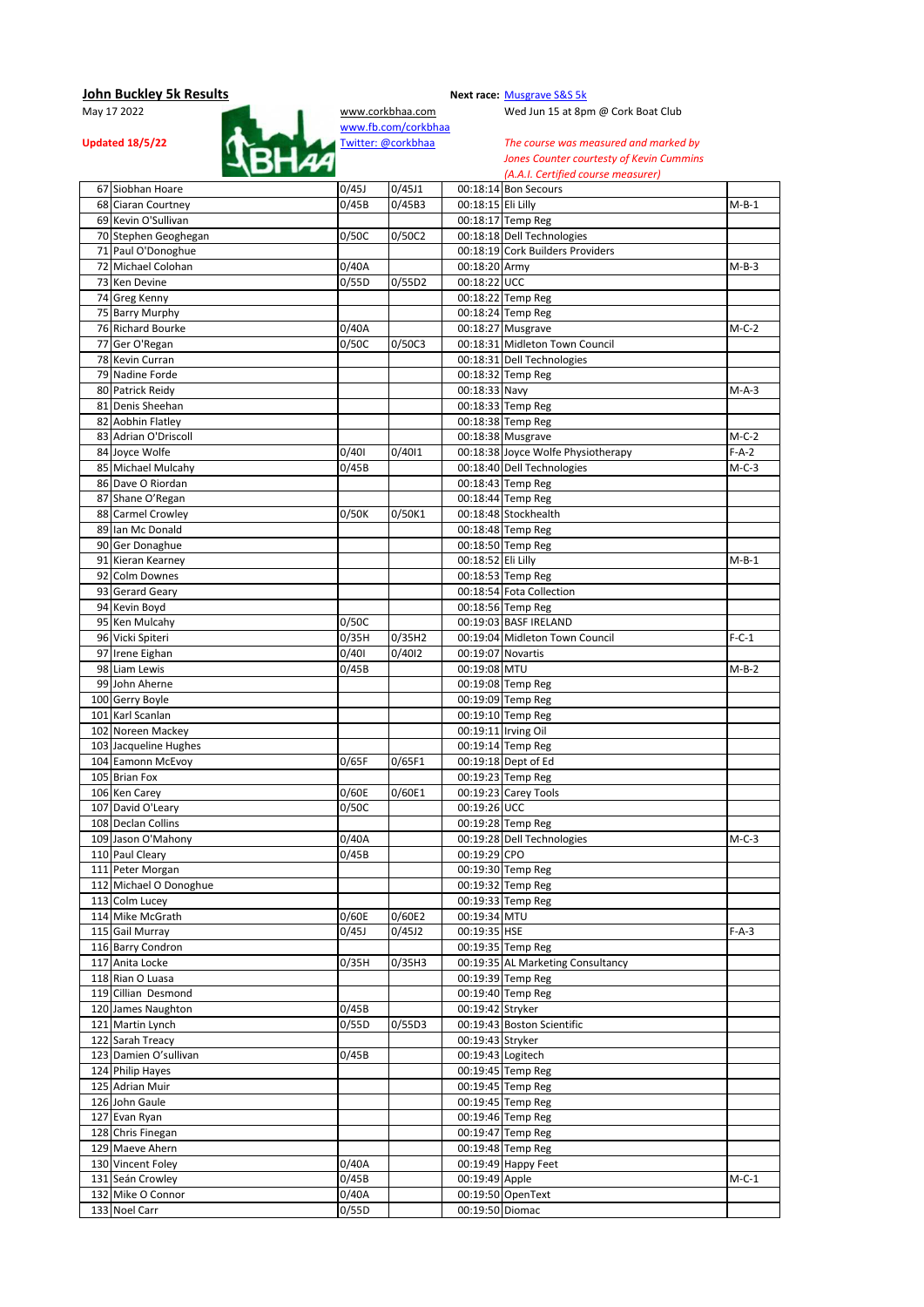

Wed Jun 15 at 8pm @ Cork Boat Club

| 134 Caleb Leduc                         |       |        | 00:19:51 UCC        |                                                        |         |
|-----------------------------------------|-------|--------|---------------------|--------------------------------------------------------|---------|
| 135 Conor Coffey                        |       |        |                     | 00:19:51 Bus Eireann                                   |         |
| 136 John Collins                        | 0/45B |        |                     | 00:19:52 Civil Service                                 |         |
| 137 Ken Dermody                         | 0/40A |        | 00:19:52 Janssen    |                                                        |         |
| 138 Gwen Conroy                         | 0/45J | 0/45J3 |                     | 00:19:52 Musgrave                                      | $F-B-1$ |
| 139 Fergal O Meara                      | 0/50C |        |                     | 00:19:54 Cleancork.ie                                  |         |
| 140 Cormac Halley                       |       |        |                     | 00:19:54 Temp Reg                                      |         |
| 141 Colm O'Sullivan                     |       |        |                     | 00:19:54 Temp Reg                                      |         |
| 142 Jack Kenny                          |       |        |                     | 00:19:55 Temp Reg                                      |         |
| 143 Fionnuala Desmond                   | 0/50K | 0/50K2 |                     | 00:19:55 CDS Law and Tax                               |         |
| 144 Adam Farrell                        |       |        |                     | 00:19:56 Temp Reg                                      |         |
| 145 Patrick Cronin                      |       |        |                     | 00:19:57 Temp Reg                                      |         |
| 146 Kevin Kelly                         |       |        |                     | 00:19:57 Temp Reg                                      |         |
| 147 Colm Crowley                        |       |        |                     | 00:19:59 Temp Reg                                      |         |
| 148 Edmond O'Sullivan                   | 0/60E | 0/60E3 |                     | 00:20:01 Midleton Town Council                         |         |
| 149 Keith Lee                           | 0/40A |        | 00:20:03 VMware     |                                                        |         |
|                                         |       |        |                     | 00:20:03 Temp Reg                                      |         |
| 150 Ciarán Murray<br>151 Emmet O'Hanlon |       |        |                     |                                                        |         |
|                                         |       |        |                     | 00:20:04 Temp Reg                                      |         |
| 152 Brian Linehan                       | 0/55D |        |                     | 00:20:04 G4S Security                                  |         |
| 153 Steve Mccarthy                      |       |        |                     | 00:20:05 Temp Reg                                      |         |
| 154 Barry Kelly                         |       |        |                     | 00:20:06 Temp Reg                                      |         |
| 155 John Casey                          | 0/55D |        |                     | 00:20:07 Permanent Tsb                                 |         |
| 156 John O'Connell                      | 0/50C |        | 00:20:07 Stryker    |                                                        |         |
| 157 Eoin Dennehy                        |       |        |                     | 00:20:07 Temp Reg                                      |         |
| 158 Nuala Fitzgibbon                    |       |        |                     | 00:20:08 Temp Reg                                      |         |
| 159 Thomas Murphy                       |       |        |                     | 00:20:12 Temp Reg                                      |         |
| 160 Steven Dinan                        |       |        |                     | 00:20:20 Temp Reg                                      |         |
| 161 Kieran O Donoghue                   |       |        |                     | 00:20:23 Temp Reg                                      |         |
| 162 Joe O'Loughlin                      | 0/45B |        |                     | 00:20:26 Musgrave                                      | $M-C-2$ |
| 163 Darren Flynn                        | 0/45B |        |                     | 00:20:28 Avondhu MF                                    |         |
| 164 David Leonard                       |       |        |                     | 00:20:28 Temp Reg                                      |         |
| 165 David O Leary                       |       |        |                     | 00:20:28 Temp Reg                                      |         |
| 166 Siobhan Holland                     | 0/45J |        | 00:20:31 Novartis   |                                                        |         |
| 167 Diarmuid Kennelly                   |       |        | 00:20:31 Stryker    |                                                        |         |
| 168 Cian Corcoran                       |       |        |                     | 00:20:33 Verde Remediation Services                    |         |
|                                         |       |        |                     |                                                        |         |
| 169 Gary Boyle                          |       |        |                     | 00:20:34 Foley Heating, Plumbing & Mechanical Services |         |
| 170 Cian Shealy                         |       |        |                     | 00:20:34 Temp Reg                                      |         |
| 171 Donal Cashman                       | 0/50C |        | 00:20:35 AIB        |                                                        |         |
| 172 Dario Giuliano                      | 0/40A |        | 00:20:35 Apple      |                                                        | $M-C-1$ |
| 173 Ruth Comerford                      |       |        | 00:20:36 Pfizer     |                                                        |         |
| 174 Gary Cremen                         |       |        |                     | 00:20:39 Temp Reg                                      |         |
| 175 Paul Russell                        |       |        |                     | 00:20:39 Temp Reg                                      |         |
| 176 Darren Casey                        |       |        |                     | 00:20:42 Temp Reg                                      |         |
| 177 Kieran O'Sullivan                   | 0/40A |        |                     | 00:20:45 Itron Management Services                     |         |
| 178 Sean Norris                         | 0/45B |        | 00:20:51 Irving Oil |                                                        |         |
| 179 Sean Brennan                        |       |        |                     | 00:20:52 Temp Reg                                      |         |
| 180 Noelle Moran                        |       |        |                     | 00:20:53 Temp Reg                                      |         |
| 181 Sean O Donoghue                     |       |        |                     | 00:20:54 PM Group                                      |         |
| 182 Shane O Rourke                      | 0/45B |        | 00:20:58 MTU        |                                                        |         |
| 183 Donal O Donoghue                    | 0/55D |        |                     | 00:20:59 TD-Synnex                                     |         |
| 184 Joe Salmon                          | 0/50C |        |                     | 00:21:00 Bon Secours                                   |         |
| 185 Michael Naughton                    | 0/50C |        | 00:21:00 CES        |                                                        |         |
| 186 Brendan Murphy                      | 0/60E |        |                     | 00:21:01 Brendan Murphy + Co.                          |         |
| 187 Seán O'Brien                        | 0/55D |        |                     | 00:21:02 Cork County Council                           |         |
| 188 Francis Crowe                       |       |        |                     | 00:21:03 Temp Reg                                      |         |
| 189 Michael Reid                        |       |        |                     | 00:21:05 Temp Reg                                      |         |
| 190 Andrew Rodrigues                    | 0/45B |        |                     | 00:21:06 Dell Technologies                             | $M-C-3$ |
| 191 Paul Dowling                        |       |        |                     | 00:21:07 Temp Reg                                      |         |
| 192 Damien O'Riordan                    |       |        |                     | 00:21:07 Fota Collection                               |         |
| 193 Clodagh Kelleher                    |       |        |                     | 00:21:08 Temp Reg                                      |         |
| 194 Cathal Kelleher                     |       |        |                     | 00:21:10 Temp Reg                                      |         |
| 195 Stephen Cody                        |       |        |                     | 00:21:11 Temp Reg                                      |         |
| 196 Eamonn Horgan                       |       |        |                     | 00:21:16 PM Group                                      |         |
| 197 Brenda O Donoghue                   |       |        |                     | 00:21:18 Temp Reg                                      |         |
| 198 Adam Byrne                          |       |        |                     | 00:21:21 John Buckley Sports                           |         |
| 199 Siobhan Walsh<br>200 Lucia Gonzalez | 0/401 | 0/4013 | 00:21:22 Abbvie     | 00:21:23 Temp Reg                                      |         |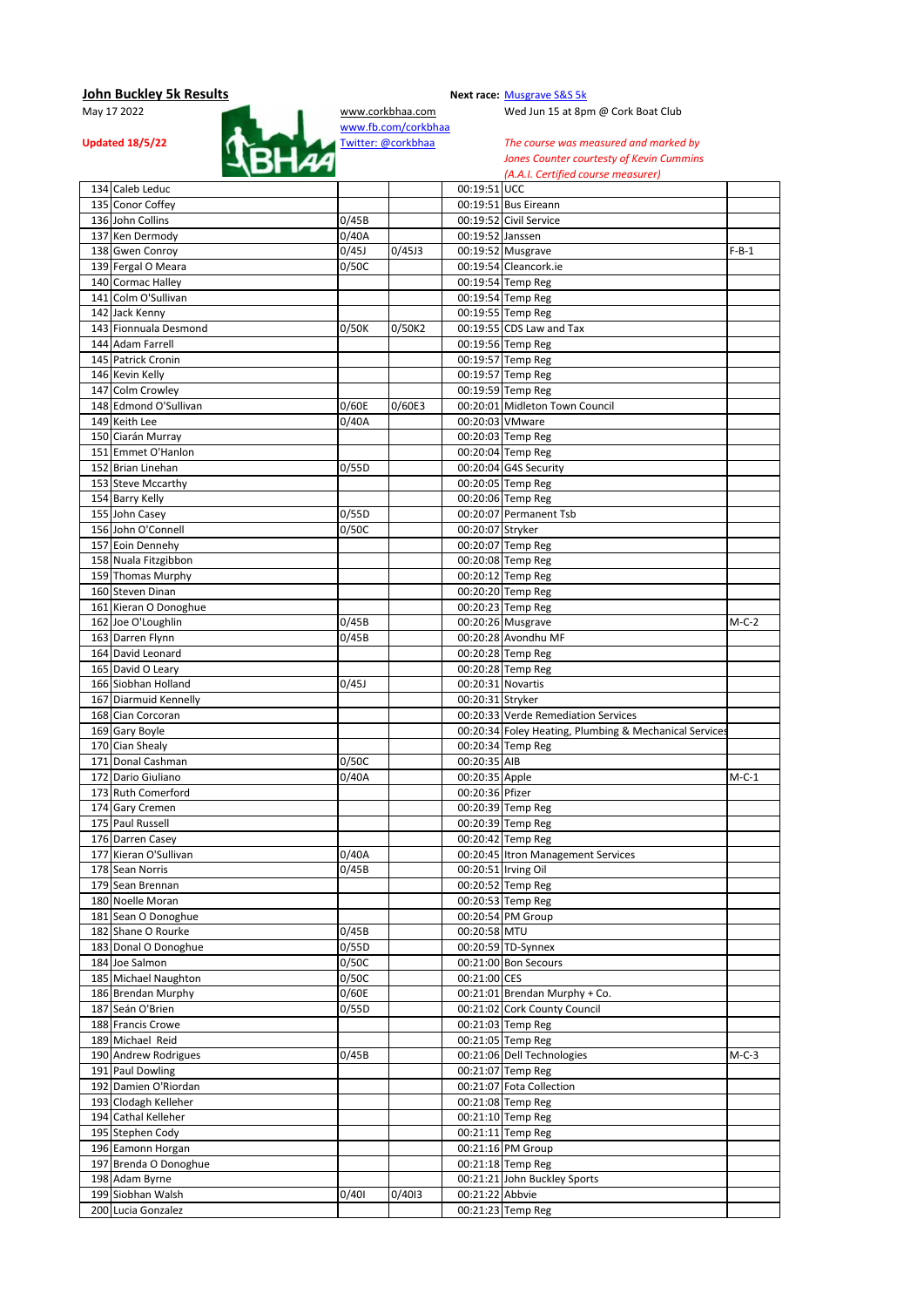

Wed Jun 15 at 8pm @ Cork Boat Club

| 201 Laura Fitzgerald     |       |        |                    | 00:21:25 Temp Reg                  |         |
|--------------------------|-------|--------|--------------------|------------------------------------|---------|
| 202 Stuart Aherne        |       |        |                    | 00:21:25 Temp Reg                  |         |
| 203 Aine O'Donoghue      |       |        |                    | 00:21:25 Temp Reg                  |         |
| 204 Jean Keyes           |       |        |                    | 00:21:26 Temp Reg                  |         |
| 205 Kenneth Howick       |       |        |                    | 00:21:26 Temp Reg                  |         |
| 206 Avril Crowley        | 0/45J |        |                    | 00:21:27 Harty Tax Consulting      |         |
| 207 Enda Kiernan         | 0/50C |        |                    | 00:21:28 Cork County Council       |         |
| 208 Gary Gibbons         | 0/50C |        |                    | 00:21:29 Dell Technologies         |         |
| 209 Richie Fitzgerald    | 0/50C |        |                    | 00:21:33 Watersports Fun           |         |
| 210 Siobhan Healy        | 0/401 |        | 00:21:33 HSE       |                                    | $F-B-3$ |
|                          |       |        |                    |                                    |         |
| 211 Adil Cahit Ansaroglu | 0/40A |        | 00:21:33 Apple     |                                    |         |
| 212 David Levy           |       |        |                    | 00:21:34 Temp Reg                  |         |
| 213 Uerisson Da Silva    |       |        |                    | 00:21:36 Temp Reg                  |         |
| 214 Paul O Donovan       | 0/45B |        |                    | 00:21:36 Depuy Synthes             |         |
| 215 Jakub Wysocki        |       |        |                    | 00:21:36 Temp Reg                  |         |
| 216 Margaret Hegarty     | 0/401 |        | 00:21:37 UCC       |                                    | $F-B-2$ |
| 217 David Barrett        |       |        |                    | 00:21:37 Temp Reg                  |         |
| 218 Paudie O'Riordan     | 0/45B |        | 00:21:38 VMware    |                                    |         |
| 219 Olga O'Loughlin      | 0/401 |        |                    | 00:21:42 Musgrave                  | $F-B-1$ |
| 220 Sean Daly            |       |        |                    | 00:21:43 Temp Reg                  |         |
| 221 Mark Fitzpatrick     |       |        |                    | 00:21:43 Temp Reg                  |         |
| 222 Neil Creedon         |       |        |                    | 00:21:46 Temp Reg                  |         |
| 223 John Scannel         | 0/50C |        | 00:21:46 Apple     |                                    |         |
| 224 Steve Palmer         | 0/50C |        |                    | 00:21:49 Fota Collection           |         |
| 225 Dave McSweeney       |       |        |                    | 00:21:50 John Buckley Sports       |         |
| 226 Leonard Healy        |       |        | 00:21:52 Army      |                                    | $M-B-3$ |
| 227 Sean Lucey           |       |        |                    | 00:21:56 Temp Reg                  |         |
|                          |       |        |                    |                                    |         |
| 228 Billy Long           |       |        |                    | 00:22:01 Temp Reg                  |         |
| 229 Damien Helleboid     |       |        |                    | 00:22:02 Temp Reg                  |         |
| 230 Colm Dwane           |       |        |                    | 00:22:03 Temp Reg                  |         |
| 231 Seamus Glynn         |       |        |                    | 00:22:06 Temp Reg                  |         |
| 232 Vinicius Machaeo     |       |        |                    | 00:22:08 Temp Reg                  |         |
| 233 Lisa McCarthy        | 0/35H |        |                    | 00:22:08 Douglas Meet and Train    |         |
| 234 Marie-Therese Brady  | 0/45J |        |                    | 00:22:09 Pfizer Ringaskiddy        |         |
| 235 Ciaran O Conghaile   |       |        |                    | 00:22:09 Dept of Ed                |         |
| 236 Alison Bambury       |       |        |                    | 00:22:10 Temp Reg                  |         |
| 237 Thomas Shinnick      |       |        |                    | 00:22:13 Temp Reg                  |         |
| 238 Eamon Shanahan       |       |        |                    | 00:22:17 Temp Reg                  |         |
| 239 Liam Cotter          | 0/45B |        |                    | 00:22:18 Douglas Meet and Train    |         |
| 240 Conor Keane          |       |        |                    | 00:22:23 Temp Reg                  |         |
| 241 Helena Ryan          | 0/45J |        | 00:22:26 Eli Lilly |                                    |         |
| 242 Anne Wolfe           | 0/50K | 0/50K3 |                    | 00:22:28 Joyce Wolfe Physiotherapy |         |
| 243 Kevin Flynn          |       |        |                    | 00:22:29 Temp Reg                  |         |
| 244 Mary O'Connell       | 0/45J |        | 00:22:30 CPO       |                                    |         |
| 245 Michael Brennan      | 0/50C |        | 00:22:33 MTU       |                                    |         |
| 246 Dan Twohig           | 0/45B |        |                    | 00:22:34 Cork County Council       |         |
| 247 Peter Mccluskey      |       |        |                    | 00:22:35 Temp Reg                  |         |
| 248 Alan Mcnamara        |       |        |                    | 00:22:36 Temp Reg                  |         |
|                          |       |        |                    |                                    |         |
| 249 Fiona Downey         | 0/50K |        | 00:22:37 MTU       |                                    | $F-C-2$ |
| 250 David Lynch          | 0/55D |        | 00:22:37 MTU       |                                    |         |
| 251 Paula Mulcahy        | 0/45J |        | 00:22:37 UCC       |                                    | $F-B-2$ |
| 252 John Hales           |       |        |                    | 00:22:39 Temp Reg                  |         |
| 253 Edward Barry         |       |        |                    | 00:22:39 Temp Reg                  |         |
| 254 Aiden Browne         | 0/40A |        | 00:22:42 Army      |                                    |         |
| 255 Ken Higgs            | 0/70G | 0/70G1 | 00:22:42 UCC       |                                    |         |
| 256 Mariusz Lukasiewicz  |       |        |                    | 00:22:44 Temp Reg                  |         |
| 257 Adrian Twomey        |       |        |                    | 00:22:46 Temp Reg                  |         |
| 258 Hazel McGuinness     |       |        | 00:22:46 Abbvie    |                                    |         |
| 259 John Holland         | 0/70G | 0/70G2 |                    | 00:22:47 An Post/Eir               |         |
| 260 Claire O'Brien       |       |        |                    | 00:22:48 Temp Reg                  |         |
| 261 Shane Duggan         |       |        |                    | 00:22:49 Temp Reg                  |         |
| 262 Graham Bickerstaffe  | 0/45B |        |                    | 00:22:50 Cork Bearing Co.          |         |
| 263 Alan Butler          |       |        |                    | 00:22:52 Temp Reg                  |         |
| 264 Marina Seymour       | 0/45J |        |                    | 00:22:53 Avondhu MF                |         |
| 265 Damien Malone        |       |        |                    | 00:22:54 Temp Reg                  |         |
| 266 Brian Melican        |       |        |                    | 00:22:54 Temp Reg                  |         |
| 267 Stephen O'Connell    |       |        |                    | 00:22:55 Temp Reg                  |         |
|                          |       |        |                    |                                    |         |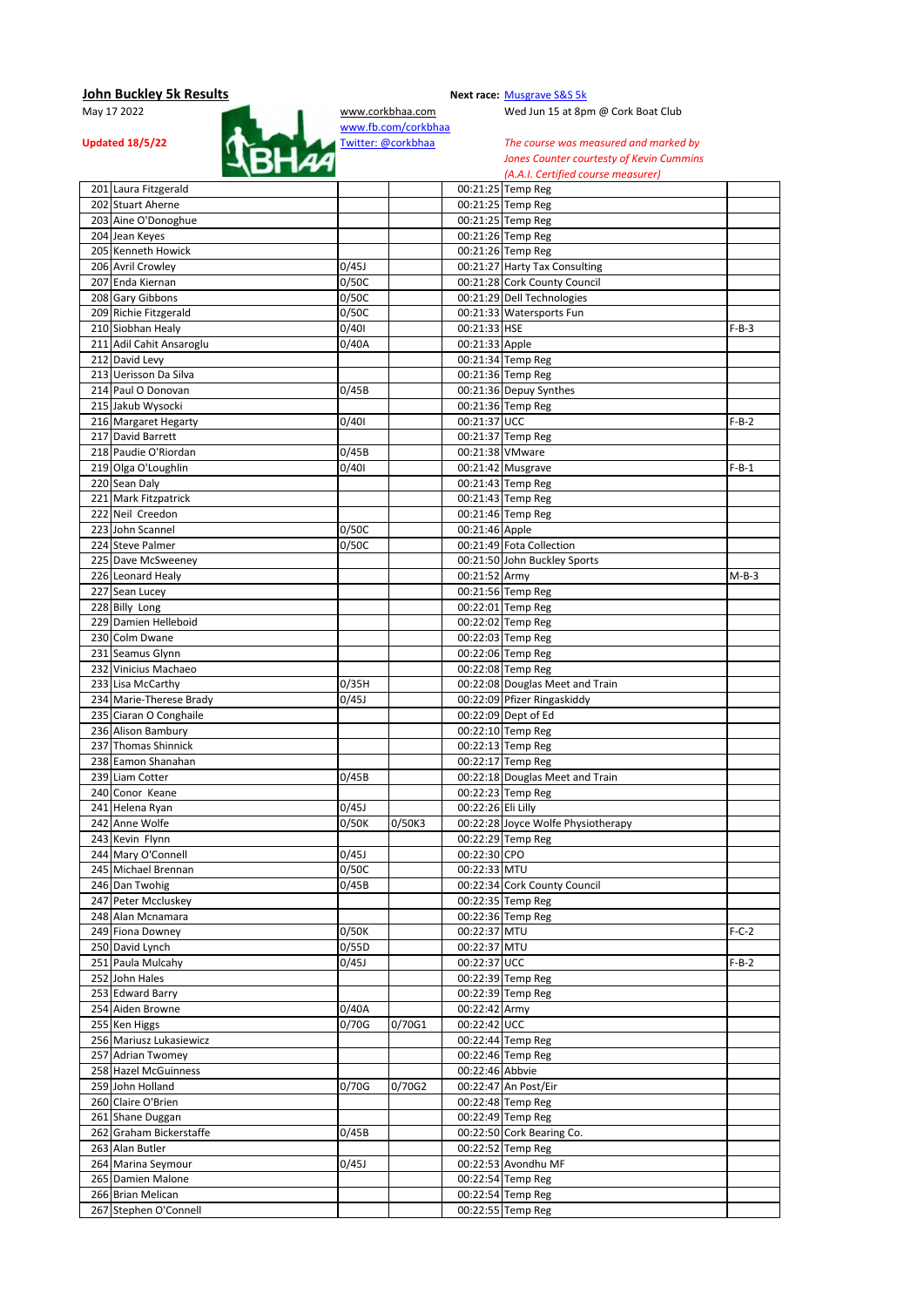

Wed Jun 15 at 8pm @ Cork Boat Club

| 268 Mohamed Raouf Bekhakecha                 |                    |        |                    | 00:22:56 Temp Reg                        |         |
|----------------------------------------------|--------------------|--------|--------------------|------------------------------------------|---------|
| 269 Catherine Kerrigan                       |                    |        |                    | 00:22:57 Temp Reg                        |         |
| 270 Roisin Ronayne                           | 0/45J              |        |                    | 00:22:57 Feeney Builders                 |         |
| 271 Maud Kelleher                            |                    |        |                    | 00:22:58 Temp Reg                        |         |
| 272 Sheena Fleming                           |                    |        |                    | 00:23:01 Temp Reg                        |         |
| 273 Clodagh Keohane                          |                    |        |                    | 00:23:03 Temp Reg                        |         |
| 274 Jennifer Mccafferty                      |                    |        |                    | 00:23:03 Temp Reg                        |         |
| 275 Eddie O'Regan                            | 0/60E              |        |                    | 00:23:03 Eureka Army Surplus             |         |
| 276 Aaron Scott                              | 0/40A              |        | 00:23:04 MTU       |                                          |         |
| 277 Willie O'Riordan                         | 0/65F              | 0/65F2 | 00:23:05 Army      |                                          |         |
| 278 Liam O'Sullivan                          |                    |        |                    | 00:23:05 Temp Reg                        |         |
| 279 Conor Friel                              |                    |        |                    | 00:23:08 Temp Reg                        |         |
| 280 Declan Rice                              | 0/40A              |        | 00:23:09 Eli Lilly |                                          |         |
| 281 Brian Hegarty                            |                    |        | 00:23:10 Eli Lilly |                                          |         |
|                                              |                    |        |                    | 00:23:15 Temp Reg                        |         |
| 282 Ciaran Daly                              |                    |        |                    |                                          |         |
| 283 Antony Neal                              | 0/50C              |        | 00:23:17 MTU       |                                          |         |
| 284 Yvonne Walsh                             | $\frac{1}{0}$ /45J |        |                    | 00:23:19 Complete Financial              | $F-C-3$ |
| 285 Sandra Keyes                             |                    |        |                    | 00:23:21 Temp Reg                        |         |
| 286 Jane Power                               | 0/50K              |        |                    | 00:23:22 Douglas Meet and Train          |         |
| 287 Steven Power                             |                    |        |                    | 00:23:23 Temp Reg                        |         |
| 288 Patrick O Kelly Lynch                    |                    |        |                    | 00:23:25 Temp Reg                        |         |
| 289 Nihad Zarkik                             | 0/40A              |        | 00:23:26 Apple     |                                          |         |
| 290 James Spillane                           | 0/45B              |        | 00:23:28 Logitech  |                                          |         |
| 291 Denis O'Regan                            |                    |        |                    | 00:23:33 Temp Reg                        |         |
| 292 Roy Crowley                              |                    |        |                    | 00:23:34 Temp Reg                        |         |
| 293 Paul O'Shea                              |                    |        |                    | 00:23:35 Temp Reg                        |         |
| 294 Iolo Pearse                              |                    |        |                    | 00:23:35 Complete Financial              |         |
| 295 Ion Negulescu                            |                    |        |                    | 00:23:35 Temp Reg                        |         |
| 296 Liam Cashman                             |                    |        |                    | 00:23:37 Temp Reg                        |         |
| 297 Brendan Deane                            | 0/55D              |        | 00:23:40 MTU       |                                          |         |
|                                              |                    |        |                    | 00:23:42 Temp Reg                        |         |
| 298 Aoife Ni Chrualaoi                       |                    |        |                    |                                          |         |
| 299 Benny Barrett                            |                    |        |                    | 00:23:43 Temp Reg                        |         |
| 300 Denis Looney                             | 0/50C              |        |                    | 00:23:45 Marriott Vacations Worldwide    |         |
| 301 Thomas Norris                            |                    |        |                    | 00:23:47 Temp Reg                        |         |
| 302 Chloe Sullivan                           |                    |        | 00:23:49 Arup      |                                          |         |
| 303 Shaun O'Connor                           |                    |        |                    | 00:23:58 Temp Reg                        |         |
| 304 Danielle O'Flynn                         | 0/35H              |        |                    | 00:23:58 Happy Feet                      |         |
| 305 Paul Healy                               | 0/50C              |        |                    | 00:23:58 Computer Data Source            |         |
| 306 Jamie Kent                               |                    |        |                    | 00:24:00 Temp Reg                        |         |
| 307 Conor Creedon                            |                    |        |                    | 00:24:01 MSD Brinny                      |         |
| 308 Glenn Lacey                              | 0/60E              |        |                    | 00:24:02 Musgrave                        |         |
| 309 Sam Russell                              |                    |        |                    | 00:24:06 Temp Reg                        |         |
| 310 Lucy Quirk                               |                    |        |                    | 00:24:07 Temp Reg                        |         |
| 311 Kitty Harrington Buckley                 | 0/55L              | 0/55L1 | 00:24:10 HSE       |                                          | $F-B-3$ |
| 312 Mohamed Hamama                           |                    |        | 00:24:10 Eli Lilly |                                          |         |
| 313 Karen Kellegher                          | 0/35H              |        |                    | 00:24:12 Dept of Ed                      |         |
| 314 Colm Menton                              | 0/50C              |        |                    |                                          |         |
|                                              |                    |        |                    |                                          |         |
|                                              |                    |        | 00:24:14 MTU       |                                          |         |
| 315 Aoife O'Donovan                          |                    |        |                    | 00:24:15 Temp Reg                        |         |
| 316 Dermot Gallagher                         | 0/45B              |        | 00:24:19 Novartis  |                                          |         |
| 317 Gary Neff                                |                    |        |                    | 00:24:21 Temp Reg                        |         |
| 318 Mary Fenton                              |                    |        |                    | 00:24:22 Temp Reg                        |         |
| 319 Claire O'Brien                           |                    |        |                    | 00:24:25 Temp Reg                        |         |
| 320 Norah Mccarthy                           |                    |        |                    | 00:24:25 Temp Reg                        |         |
| 321 Dean Fitzgerald                          |                    |        |                    | 00:24:31 Temp Reg                        |         |
| 322 Matt Clifford                            |                    |        |                    | 00:24:31 Temp Reg                        |         |
| 323 Kevin O'Brien                            |                    |        |                    | 00:24:32 Temp Reg                        |         |
| 324 Brian Twohig                             |                    |        |                    | 00:24:34 Temp Reg                        |         |
| 325 Sheila Caulfield                         |                    |        |                    | 00:24:40 Temp Reg                        |         |
| 326 Joe Murphy                               | 0/65F              | 0/65F3 |                    | 00:24:41 Cork City Council               |         |
| 327 Sonia Tierney                            |                    |        |                    | 00:24:43 Temp Reg                        |         |
| 328 Fiona Fix                                |                    |        |                    | 00:24:44 Temp Reg                        |         |
| 329 Deirdre O'Dwyer                          |                    |        |                    | 00:24:45 Temp Reg                        |         |
| 330 Sinead Cullinane                         |                    |        |                    | 00:24:46 Temp Reg                        |         |
| 331 Billy Linehan                            |                    |        |                    |                                          |         |
|                                              |                    |        |                    | 00:24:46 Temp Reg                        |         |
| 332 Conor O Callaghan<br>333 Tracey O'Rourke |                    |        |                    | 00:24:47 Temp Reg<br>00:24:47 Dept of Ed |         |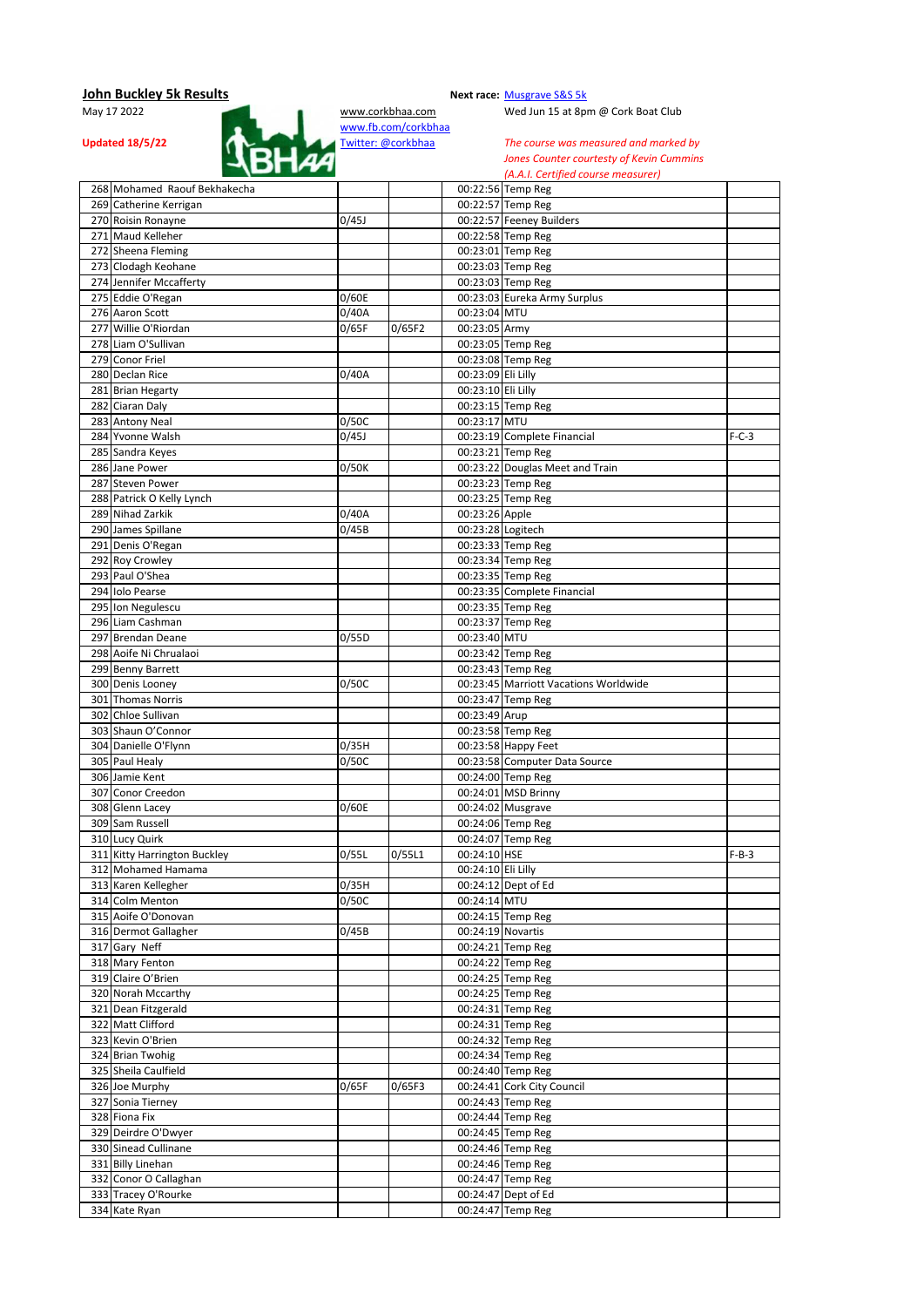

Wed Jun 15 at 8pm @ Cork Boat Club

**Updated 18/5/22 Twitter:** @corkbhaa *The course was measured and marked by Jones Counter courtesty of Kevin Cummins Jones Counter courtesty of Kevin Cummins (A.A.I. Certified course measurer)*

| 335 Claire Collins                           |                |        |                              | 00:24:48 Temp Reg                                 |  |
|----------------------------------------------|----------------|--------|------------------------------|---------------------------------------------------|--|
| 336 Niall King                               |                |        |                              | 00:24:49 Temp Reg                                 |  |
| 337 Paul O'Rourke                            | 0/40A          |        |                              | 00:24:49 T&A Building Supplies                    |  |
| 338 Aisling O Donoghue                       |                |        |                              | 00:24:51 Temp Reg                                 |  |
| 339 David Merriman                           |                |        |                              | 00:24:51 Temp Reg                                 |  |
| 340 Chris Carroll                            | 0/65F          |        | 00:24:51 HSE                 |                                                   |  |
| 341 Ed Corcoran                              |                |        |                              | 00:24:52 Temp Reg                                 |  |
| 342 Jamie Mahar                              | 0/40A          |        |                              | 00:24:53 Clearstream Global Securities Services   |  |
| 343 Catherine Clancy                         | 0/55L          | 0/55L2 |                              | 00:24:54 Feeney Builders                          |  |
| 344 Iuri Momi                                |                |        |                              | 00:24:55 Temp Reg                                 |  |
| 345 Richard Cuddy                            |                |        |                              | 00:24:56 Temp Reg                                 |  |
|                                              |                |        |                              |                                                   |  |
| 346 Mick Dooley                              | 0/55D          |        | 00:24:57 CPO                 |                                                   |  |
| 347 Mairéad Goulding                         |                |        |                              | 00:24:57 Temp Reg                                 |  |
| 348 Róisín O Mahony                          |                |        |                              | 00:24:58 Temp Reg<br>00:24:58 John Buckley Sports |  |
| 349 Cian Kavanagh                            |                |        |                              |                                                   |  |
| 350 Emnuele Ferrari                          |                |        |                              | 00:24:59 Temp Reg                                 |  |
| 351 Michael Daly                             |                |        |                              | 00:25:02 Temp Reg                                 |  |
| 352 William Mccarthy                         |                |        |                              | 00:25:03 Temp Reg                                 |  |
| 353 Adriana Haack-Pedersen                   |                |        |                              | 00:25:06 Temp Reg                                 |  |
| 354 Joe Culloty                              |                |        |                              | 00:25:07 Temp Reg                                 |  |
| 355 Ruairi O'Hagan                           |                |        | 00:25:07 Red FM              |                                                   |  |
| 356 Cemalettin Ozturk                        | 0/40A          |        | 00:25:09 MTU                 |                                                   |  |
| 357 Jason Loughnane                          |                |        |                              | 00:25:09 Temp Reg                                 |  |
| 358 Nicola Renwick                           |                |        |                              | 00:25:11 Temp Reg                                 |  |
| 359 Aaron O'Sullivan                         |                |        |                              | 00:25:14 Temp Reg                                 |  |
| 360 David Hurley                             | 0/50C          |        |                              | 00:25:15 Musgrave                                 |  |
| 361 Tamara Lopez                             |                |        |                              | 00:25:16 Temp Reg                                 |  |
| 362 Will O Hanlon                            |                |        |                              | 00:25:17 PHL Hydraulics                           |  |
| 363 Frances O'Connor                         | 0/60M          | 0/60M1 |                              | 00:25:18 Dept of Ed                               |  |
| 364 Robert Tobin                             | 0/45B          |        |                              | 00:25:19 Train with Trevor                        |  |
| 365 Jonathon Ottman                          |                |        |                              | 00:25:19 Temp Reg                                 |  |
| 366 David Brown                              |                |        | 00:25:19 Logitech            |                                                   |  |
| 367 Yan Zhang                                | 0/35H          |        | 00:25:21 UCC                 |                                                   |  |
| 368 Edel Buckley                             | 0/35H          |        | 00:25:23 Apple               |                                                   |  |
| 369 Tom O'Neill                              | 0/65F          |        | 00:25:25 CPO                 |                                                   |  |
| 370 Karen O'Leary                            | 0/35H          |        |                              | 00:25:25 Cork Mental Health                       |  |
| 371 Caroline Buckley                         |                |        |                              | 00:25:26 Temp Reg                                 |  |
| 372 Laura Murphy<br>373 Olive McCarthy       | 0/45J          |        | 00:25:27 UCC                 | 00:25:26 Temp Reg                                 |  |
| 374 Fergal Corcoran                          | 0/45B          |        | 00:25:28 Logitech            |                                                   |  |
| 375 Timmy O'Sullivan                         |                |        |                              | 00:25:30 Temp Reg                                 |  |
| 376 Padraig O'Herlihy                        |                |        |                              | 00:25:32 Temp Reg                                 |  |
| 377 Louise Noone                             |                |        |                              | 00:25:42 Temp Reg                                 |  |
| 378 Tommy Desmond                            |                |        |                              | 00:25:44 Temp Reg                                 |  |
| 379 Ciaran Desmond                           | 0/55D          |        |                              | 00:25:44 CDS Law and Tax                          |  |
| 380 Margaret Twohig                          |                |        |                              | 00:25:44 Temp Reg                                 |  |
|                                              |                |        |                              |                                                   |  |
| 381 Gerard Rasmussen<br>382 Elaine Rodrigues | 0/60E<br>0/50K |        | 00:25:48 MTU<br>00:25:51 UCC |                                                   |  |
| 383 Keith Buckley                            | 0/40A          |        |                              | 00:25:52 Avondhu MF                               |  |
| 384 Walter Wor                               |                |        |                              | 00:25:53 Temp Reg                                 |  |
| 385 Brian Neenan                             |                |        |                              | 00:25:54 Temp Reg                                 |  |
| 386 Alan Wong                                |                |        |                              | 00:25:54 Temp Reg                                 |  |
| 387 Olwyn Post                               | 0/45J          |        |                              | 00:25:56 OpenText                                 |  |
| 388 Donie O'Connell                          | 0/70G          | 0/70G3 |                              | 00:25:57 Midleton Town Council                    |  |
| 389 Paul Mansbridge                          | 0/55D          |        | 00:25:58 Alcon               |                                                   |  |
| 390 Noelle Crowley                           |                |        |                              | 00:25:59 Temp Reg                                 |  |
| 391 Finbarr Nyhan                            |                |        |                              | 00:26:00 Temp Reg                                 |  |
| 392 Noreen Collins                           |                |        |                              | 00:26:00 Temp Reg                                 |  |
| 393 Michael Sheehan                          |                |        |                              | 00:26:02 Temp Reg                                 |  |
| 394 Catherine Deenihan                       |                |        |                              | 00:26:02 Temp Reg                                 |  |
| 395 Mary Toohey                              | 0/401          |        |                              | 00:26:03 Thermo Fisher Scientific                 |  |
| 396 Michael O'Mahony                         | 0/55D          |        | 00:26:03 MTU                 |                                                   |  |
| 397 Pierce De Courcy                         | 0/50C          |        |                              | 00:26:04 Brendan Murphy + Co.                     |  |
| 398 Blathnaid Daly                           |                |        |                              | 00:26:05 Temp Reg                                 |  |
| 399 Nishaan Johal                            |                |        |                              | 00:26:06 Temp Reg                                 |  |
| 400 Liz Tabb                                 |                |        |                              | 00:26:06 Temp Reg                                 |  |
| 401 Ray Foley                                |                |        |                              | 00:26:07 Temp Reg                                 |  |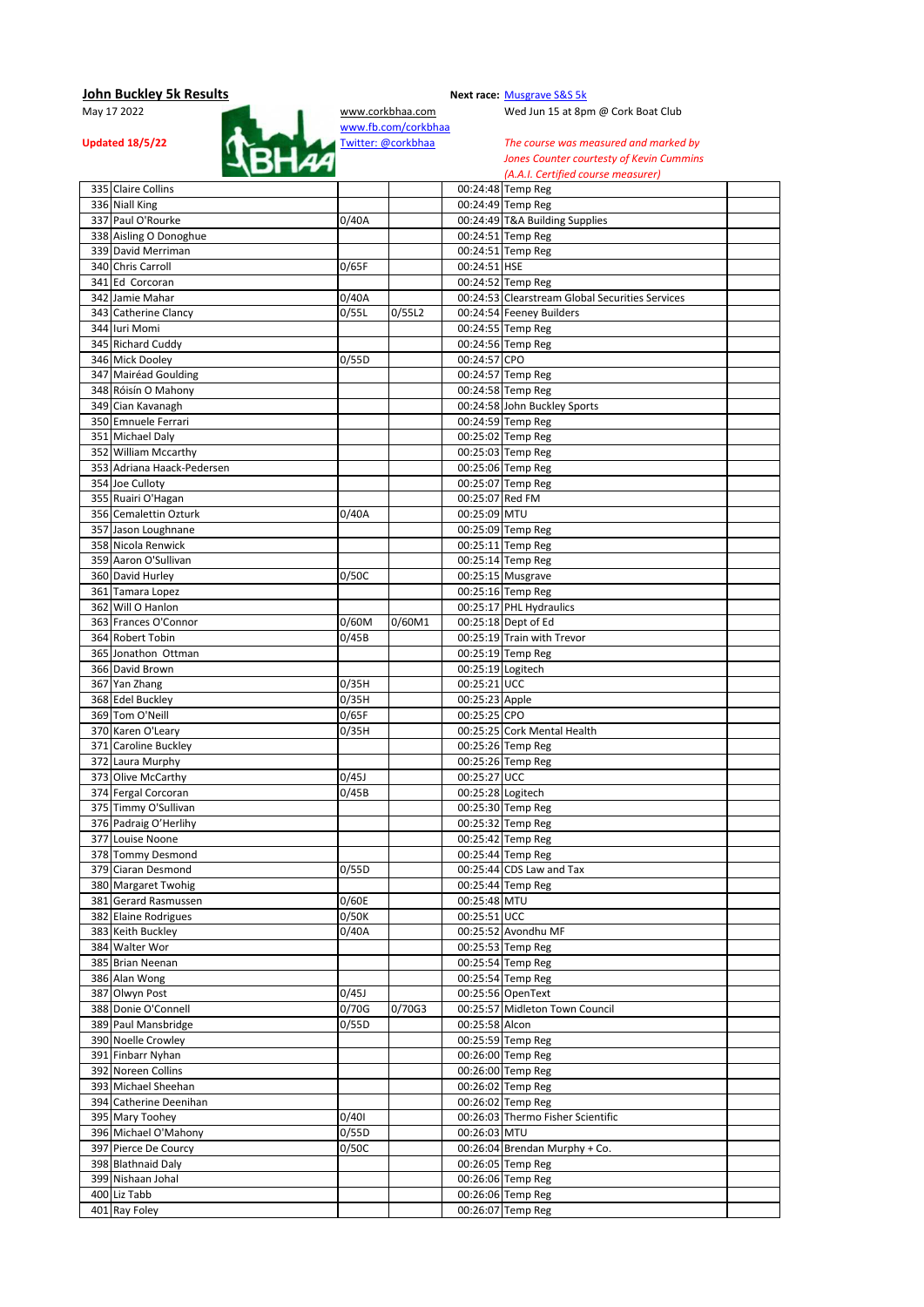

Wed Jun 15 at 8pm @ Cork Boat Club

Updated 18/5/22 **Twitter:** @corkbhaa *The course was measured and marked by* **The course was measured and marked by** *Jones Counter courtesty of Kevin Cummins (A.A.I. Certified course measurer)*

| 402 Paul Dinan                          |       |        |                 | 00:26:08 Temp Reg                            |         |
|-----------------------------------------|-------|--------|-----------------|----------------------------------------------|---------|
| 403 Batt Kearney                        | 0/60E |        |                 | 00:26:08 Blarney Woolen Mills                |         |
|                                         |       |        |                 |                                              |         |
| 404 Sean Coen                           | 0/55D |        |                 | 00:26:10 Happy Feet                          |         |
| 405 Andrew Geaney                       | 0/65F |        | 00:26:12 Apple  |                                              |         |
| 406 Sophie Decourcy                     |       |        |                 | 00:26:14 Temp Reg                            |         |
| 407 Maeve Costello                      |       |        |                 | 00:26:16 Temp Reg                            |         |
| 408 Ruby Lee                            |       |        |                 | 00:26:18 Temp Reg                            |         |
| 409 James Redmond                       |       |        |                 | 00:26:20 Temp Reg                            |         |
| 410 Jose Bateira                        |       |        |                 | 00:26:21 Temp Reg                            |         |
| 411 Kamila Jakubowska-Switaj            | 0/45J |        | 00:26:25 Merck  |                                              |         |
|                                         |       |        |                 |                                              |         |
| 412 Roisin Kennedy                      | 0/401 |        |                 | 00:26:26 Cork Mental Health                  |         |
| 413 Proinnsias O'Keeffe                 | 0/60E |        | 00:26:27 VMware |                                              |         |
| 414 Dan Kingston                        |       |        |                 | 00:26:27 Temp Reg                            |         |
| 415 Aoife O'Neill                       |       |        |                 | 00:26:28 Gilead Sciences                     |         |
| 416 Brian Muldoon                       |       |        |                 | 00:26:30 Temp Reg                            |         |
| 417 Olive Dooley                        | 0/45J |        |                 | 00:26:32 Musgrave                            |         |
| 418 Ciaran Dineen                       |       |        |                 | 00:26:34 NeoDyne                             |         |
|                                         |       |        |                 |                                              |         |
| 419 Mary O'Halloran                     | 0/50K |        |                 | 00:26:36 Complete Financial                  | $F-C-3$ |
| 420 Deirdre Flanagan                    | 0/35H |        |                 | 00:26:37 Thermo Fisher Scientific            |         |
| 421 Keith Ryan                          | 0/45B |        | 00:26:38 Abtran |                                              |         |
| 422 Amanda Daly                         |       |        |                 | 00:26:40 Temp Reg                            |         |
| 423 Andrew O'Farrell                    | 0/65F |        | 00:26:42 Pfizer |                                              |         |
| 424 Adrian Trant                        |       |        |                 | 00:26:48 Temp Reg                            |         |
| 425 Gary Dineen                         |       |        |                 | 00:26:49 Temp Reg                            |         |
|                                         |       |        |                 |                                              |         |
| 426 Michelle Cheung                     |       |        |                 | 00:26:50 Temp Reg                            |         |
| 427 Emer Bambury                        | 0/45J |        |                 | 00:26:50 Musgrave                            |         |
| 428 Denis Fitzgerald                    |       |        |                 | 00:26:52 Dept of Ed                          |         |
| 429 Cathy Hartley Coleman               | 0/45J |        |                 | 00:26:53 Coleman PVC                         |         |
| 430 Deirdre Murphy                      | 0/401 |        | 00:26:53 Pfizer |                                              |         |
| 431 Barrie Drennan                      | 0/60E |        |                 | 00:26:56 Midleton Town Council               |         |
| 432 Steve Evans                         |       |        |                 | 00:26:58 Temp Reg                            |         |
|                                         |       |        |                 |                                              |         |
| 433 Merve Ozguner                       |       |        | 00:27:02 Apple  |                                              |         |
| 434 Patrick Murphy                      | 0/60E |        |                 | 00:27:03 Bus Eireann                         |         |
| 435 Maria - Daniela Soare               |       |        | 00:27:04 Apple  |                                              |         |
| 436 Simon Kelly                         |       |        |                 | 00:27:05 Temp Reg                            |         |
| 437 Sinead Phillips                     |       |        |                 | 00:27:08 Temp Reg                            |         |
| 438 Bernie Bonner                       |       |        |                 | 00:27:10 Temp Reg                            |         |
| 439 Maretta Brennan                     | 0/55L | 0/55L3 | 00:27:10 MTU    |                                              | $F-C-2$ |
|                                         | 0/65F |        |                 |                                              |         |
| 440 J J Casey                           |       |        |                 | 00:27:11 An Post/Eir                         |         |
| 441 Eimear O'Leary                      |       |        |                 | 00:27:12 Temp Reg                            |         |
| 442 John Walshe                         |       |        |                 | 00:27:15 Temp Reg                            |         |
| 443 Pauline O'Sullivan                  |       |        |                 | 00:27:16 Temp Reg                            |         |
| 444 Robert Farrell                      | 0/40A |        | 00:27:18 Alcon  |                                              |         |
| 445 Carl Danza                          |       |        |                 | 00:27:20 Temp Reg                            |         |
| 446 Jame O'Keeffe                       |       |        |                 | 00:27:21 Temp Reg                            |         |
|                                         |       |        |                 |                                              |         |
| 447 Mary Dollard                        |       |        |                 | 00:27:22 Temp Reg                            |         |
| 448 Claire Ahern                        |       |        |                 | 00:27:22 Temp Reg                            |         |
| 449 Sinead O'Callaghan                  |       |        |                 | 00:27:23 Temp Reg                            |         |
| 450 Ber Looney                          | 0/50K |        |                 | 00:27:24 Marriott Vacations Worldwide        |         |
| 451 Elaine Moore                        | 0/401 |        |                 | 00:27:25 Musgrave                            |         |
| 452 Trevor Moore                        | 0/45B |        |                 | 00:27:25 Musgrave                            |         |
| 453 Michael Coakley                     | 0/55D |        |                 | 00:27:31 Cork County Council                 |         |
|                                         |       |        |                 |                                              |         |
| 454 Yvonne Gough                        | 0/50K |        |                 | 00:27:37 Cork City Council                   |         |
| 455 Paddy Gyves                         | 0/70G |        |                 | 00:27:38 Itw Hi-Cone                         |         |
| 456 Kevin Murray                        |       |        |                 | 00:27:38 Depuy Synthes                       |         |
| 457 Maura O'Sullivan                    |       |        |                 | 00:27:41 Temp Reg                            |         |
| 458 Mary Noonan                         |       |        |                 | 00:27:50 Temp Reg                            |         |
|                                         | 0/50C |        | 00:27:51 Apple  |                                              |         |
|                                         |       |        |                 |                                              |         |
| 459 Ger O'Shaughnessy                   |       |        |                 |                                              |         |
| 460 Celia O'Regan                       | 0/55L |        |                 | 00:27:52 Eureka Army Surplus                 |         |
| 461 John Hegarty                        | 0/50C |        |                 | 00:27:53 Depuy Synthes                       |         |
| 462 Abigail Carey                       |       |        |                 | 00:27:55 Carey Tools                         |         |
| 463 John Fitzgerald                     | 0/55D |        |                 | 00:27:56 Cork County Council                 |         |
| 464 Carmel Geaney                       | 0/60M | 0/60M2 | 00:27:59 ESB    |                                              |         |
| 465 Aoife Fitzgerald                    |       |        |                 | 00:28:02 Douglas Meet and Train              |         |
| 466 Angela Stubbs                       |       |        |                 | 00:28:03 Temp Reg                            |         |
|                                         |       |        |                 |                                              |         |
| 467 Peter Stubbs<br>468 Caroline Dunphy |       |        |                 | 00:28:03 Cognex Irl Ltd<br>00:28:04 Temp Reg |         |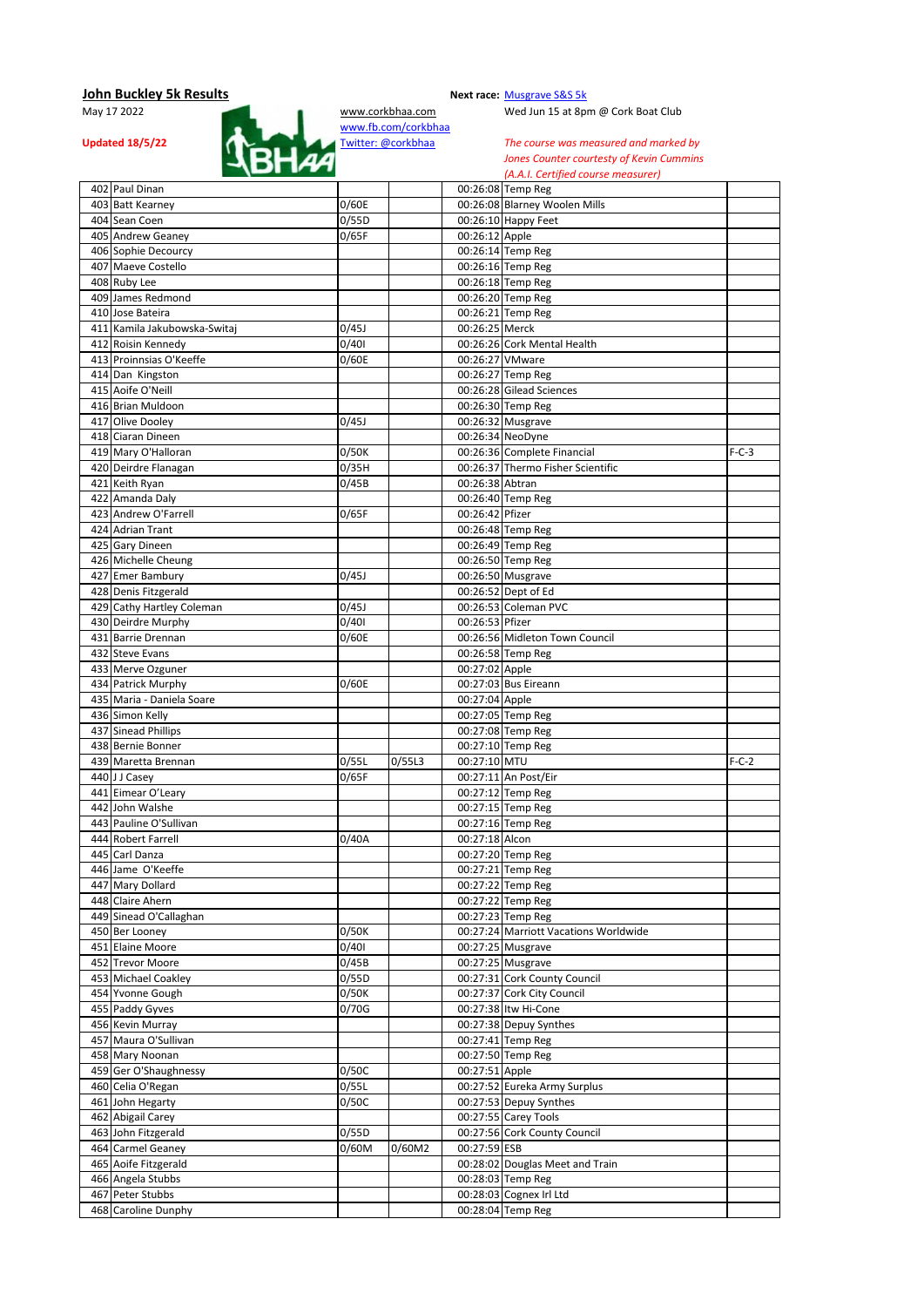

Wed Jun 15 at 8pm @ Cork Boat Club

| 469 Mick Cremen                     |                    |            |                   | 00:28:06 Temp Reg                      |         |
|-------------------------------------|--------------------|------------|-------------------|----------------------------------------|---------|
| 470 Robert Buckley                  |                    |            |                   | 00:28:13 Temp Reg                      |         |
| 471 Frankie Byrne                   | 0/60M              | 0/60M3     |                   | 00:28:15 Dept of Ed                    |         |
| 472 Maire Ui Chonghaile             | 0/60M              |            |                   | 00:28:16 Dept of Ed                    |         |
| 473 Grace Boyle                     |                    |            |                   | 00:28:21 Temp Reg                      |         |
| 474 Hafiz Bilal Ahmed               |                    |            |                   | 00:28:22 Temp Reg                      |         |
| 475 Justine Keohane                 |                    |            |                   | 00:28:22 Temp Reg                      |         |
| 476 Carrie Heffernan                |                    |            |                   | 00:28:22 Temp Reg                      |         |
| 477 Rachel Myers                    |                    |            |                   | 00:28:22 Temp Reg                      |         |
| 478 Grace Buckley                   |                    |            |                   | 00:28:23 Temp Reg                      |         |
| 479 Rebecca O'Riordan               |                    |            |                   | 00:28:28 Temp Reg                      |         |
| 480 Ger O Sullivan                  |                    |            |                   | 00:28:28 Temp Reg                      |         |
| 481 Shevaun Hogan                   |                    |            |                   | 00:28:30 Temp Reg                      |         |
| 482 Sarah Mc Enery                  |                    |            |                   | 00:28:30 Temp Reg                      |         |
| 483 Betty O'Riordan                 | 0/65N              | 0/65N1     |                   | 00:28:37 The Movement Macroom          |         |
| 484 Gaurav Mongia                   |                    |            |                   | 00:28:41 Temp Reg                      |         |
|                                     |                    |            |                   |                                        |         |
| 485 Jerry Healy                     |                    |            |                   | 00:28:43 Temp Reg                      |         |
| 486 Annette Fitzgerald              | 0/50K              |            |                   | 00:28:45 Midleton Town Council         | $F-C-1$ |
| 487 Bala V                          |                    |            |                   | 00:28:46 Temp Reg                      |         |
| 488 Joe Conroy                      | 0/60E              |            |                   | 00:28:50 Dell Technologies             |         |
| 489 Aine Perrott                    |                    |            |                   | 00:28:50 Temp Reg                      |         |
| 490 Aoife Board                     |                    |            |                   | 00:28:51 Temp Reg                      |         |
| 491 Tara O Sullivan                 |                    |            |                   | 00:28:56 Temp Reg                      |         |
| 492 Iris Brosnan                    |                    |            |                   | 00:28:57 Temp Reg                      |         |
| 493 Denise Cullinane                | 0/50K              |            | 00:28:58 CSO      |                                        |         |
| 494 Kasia Jurkiewicz                | 0/35H              |            | 00:28:58 Apple    |                                        |         |
| 495 Shane O'Flynn                   |                    |            |                   | 00:29:01 Temp Reg                      |         |
| 496 Ger Kiely                       | 0/70G              |            | 00:29:01 UCC      |                                        |         |
| 497 Emma Sadleir                    |                    |            |                   | 00:29:06 Temp Reg                      |         |
| 498 Amanda Cooney                   | 0/60M              |            |                   | 00:29:06 Marymount                     |         |
| 499 Irene Keohane                   | 0/45J              |            |                   | 00:29:12 Douglas Meet and Train        |         |
| 500 Mary Mulcahy                    | 0/60M              |            |                   | 00:29:14 Bank of Ireland               |         |
| 501 Michelle Geaney                 |                    |            |                   | 00:29:14 Temp Reg                      |         |
| 502 Tina O'Sullivan                 |                    |            |                   | 00:29:14 Temp Reg                      |         |
| 503 Clair Burke                     | $\overline{0}/50K$ |            |                   | 00:29:16 Ronan Daly Jermyn Solicitors  |         |
| 504 Eimear Desmond                  | 0/401              |            |                   | 00:29:16 Ronan Daly Jermyn Solicitors  |         |
|                                     |                    |            |                   | 00:29:17 Solarwinds                    |         |
| 505 Olivia Lucey                    |                    |            |                   |                                        |         |
| 506 Dympna Murphy                   | 0/55L              |            |                   | 00:29:19 Cork City Council             |         |
| 507 John Cagney                     | 0/55D              |            |                   | 00:29:23 Dell Technologies             |         |
| 508 Fiona Cusack                    |                    |            |                   | 00:29:26 Temp Reg                      |         |
| 509 Chantel Forde                   |                    |            |                   | 00:29:29 Temp Reg                      |         |
| 510 Orla Tobin                      | 0/50K              |            |                   | 00:29:32 Train with Trevor             |         |
| 511 John Dunleavy                   |                    |            |                   | 00:29:32 Temp Reg                      |         |
| 512 Anne-Marie Sheehan              | 0/35H              |            | 00:29:37 Logitech |                                        |         |
| 513 Tony Dunne                      | 0/75               | $0/75-1$   |                   | 00:29:39 Avondhu MF                    |         |
| 514 Jimmy Murray                    | 0/75               | $0/75 - 2$ |                   | 00:29:42 Cork Mental Health            |         |
| 515 Frances O'Shea                  |                    |            |                   | 00:29:46 Temp Reg                      |         |
| 516 Frank Linehan                   | 0/70G              |            |                   | 00:29:47 Flservices                    |         |
| 517 Caroline Gordon                 | 0/401              |            |                   | 00:29:52 Cork City Council             |         |
| 518 Kay Birch                       | 0/60M              |            | 00:29:53 CSO      |                                        |         |
|                                     |                    |            |                   |                                        |         |
| 519 Sheila Bulman                   | 0/55L              |            |                   | 00:29:53 Midleton Town Council         |         |
| 520 Karolina Lesniak                |                    |            |                   |                                        |         |
|                                     |                    |            |                   | 00:29:53 Temp Reg                      |         |
| 521 Rachel McEvoy                   |                    |            |                   | 00:29:54 Dept of Ed                    |         |
| 522 Deirdre Coakley                 |                    |            |                   | 00:30:00 Temp Reg                      |         |
| 523 Fiona O'Regan                   |                    |            |                   | 00:30:02 Temp Reg                      |         |
| 524 Aideen Witford                  |                    |            |                   | 00:30:10 Temp Reg                      |         |
| 525 Elizabeth Walsh                 |                    |            |                   | 00:30:17 Temp Reg                      |         |
| 526 Clare Forde                     |                    |            |                   | 00:30:20 Temp Reg                      |         |
| 527 Rachel O'Donovan                |                    |            |                   | 00:30:20 Temp Reg                      |         |
| 528 Bridie O'Leary                  | 0/65N              | 0/65N2     |                   | 00:30:23 Cork Mental Health            |         |
| 529 Declan Cullinane                |                    |            |                   | 00:30:31 Temp Reg                      |         |
| 530 Niamh Mckennon                  |                    |            |                   | 00:30:32 Temp Reg                      |         |
| 531 Martina Burke                   | 0/45J              |            |                   | 00:30:33 DEM Enterprises               |         |
| 532 G Enright                       |                    |            |                   | 00:30:34 Temp Reg                      |         |
| 533 Colin O'Sullivan                |                    |            |                   | 00:30:36 Temp Reg                      |         |
| 534 Angela Flynn<br>535 Laura Field |                    |            |                   | 00:30:36 Temp Reg<br>00:30:37 Temp Reg |         |